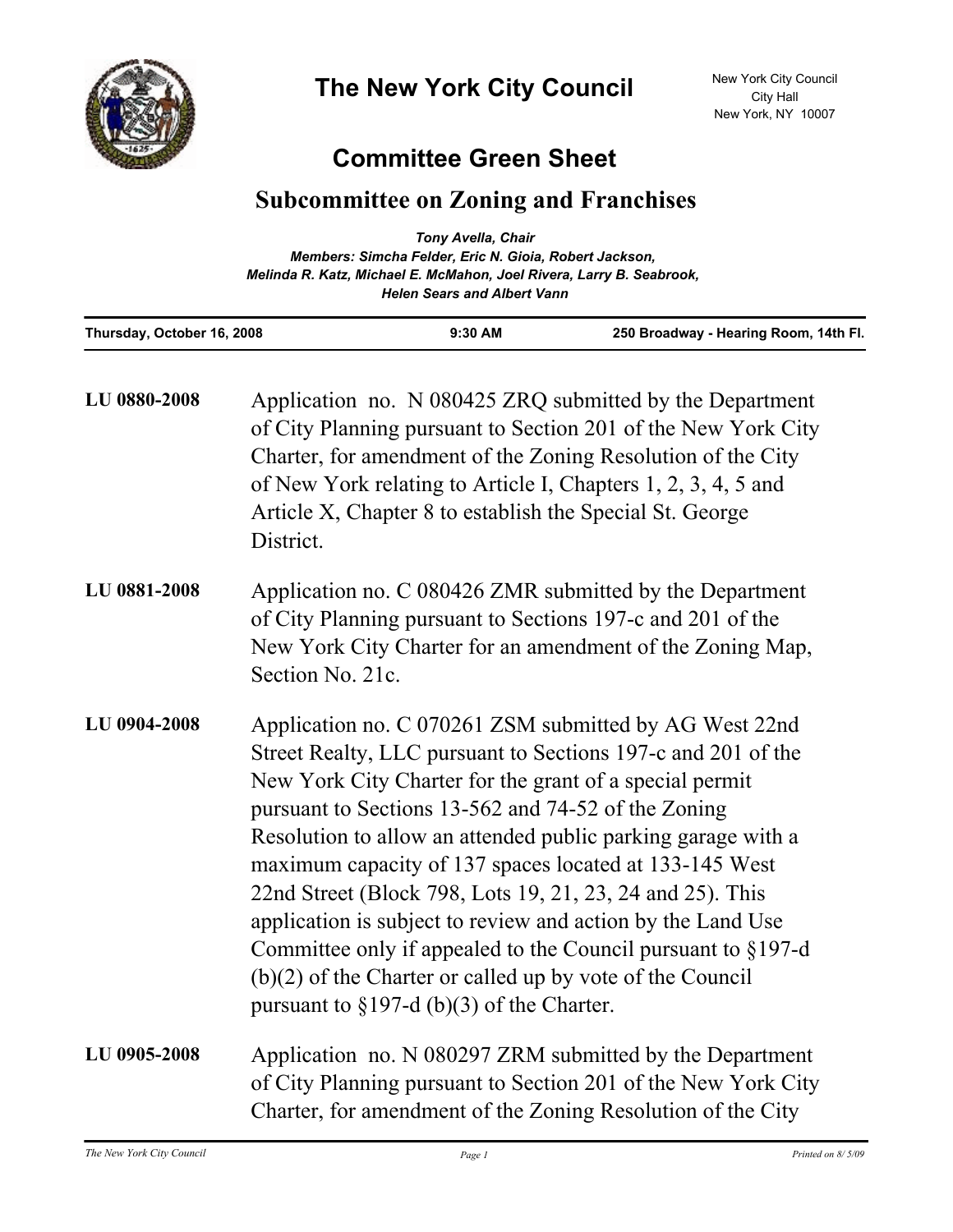of New York, concerning Section 111-104 relating to the Special Tribeca Mixed Use District.

Application no. N 080363 ZRQ submitted by the Department of City Planning pursuant to Section 201 of the New York City Charter, for amendment to the Zoning Resolution of the City of New York concerning the addition Article XII, Chapter 5, (Special Southern Hunters Point District), to establish a special district and modify related regulations. **LU 0906-2008**

- Application no. C 080364 PPQ, pursuant to §197-c of the New York City Charter, for the acquisition of property located at 2nd Street (Block1, Lots 1 and 10; Block 5, lot 1; Block 6, Lots 1,2 and 14); the bed of 54th Avenue between 2nd Street and the East River; and the bed of 55th Avenue between 2nd Street and the East River. **LU 0907-2008**
- Application no. C 080365 HAQ, an Urban Development Action Area Designation and Project known as Hunter's Point South and the disposition of city owned property, Community Board 2, Borough of Queens, Council District no. 26. This matter is subject to Council Review and action pursuant to §197-c and §197-d of the New York City Charter and Article 16 of the General Municipal Law. **LU 0908-2008**
- Application no. C 080276 MMQ submitted by the New York City Economic Development Corporation, pursuant to §197-c and 199 of the New York City Charter and Section 5-430 of the Administrative Code an amendment of the City Map, Community Board 2, Borough of Queens, Council District 26. **LU 0909-2008**
- Application no. 20095043 TCQ, pursuant to §20-226 of the Administrative Code of the City of New York, concerning the petition of Cherry Café and Restaurant, Inc., to establish, maintain and operate an unenclosed sidewalk café at 34-02 **LU 0912-2008**